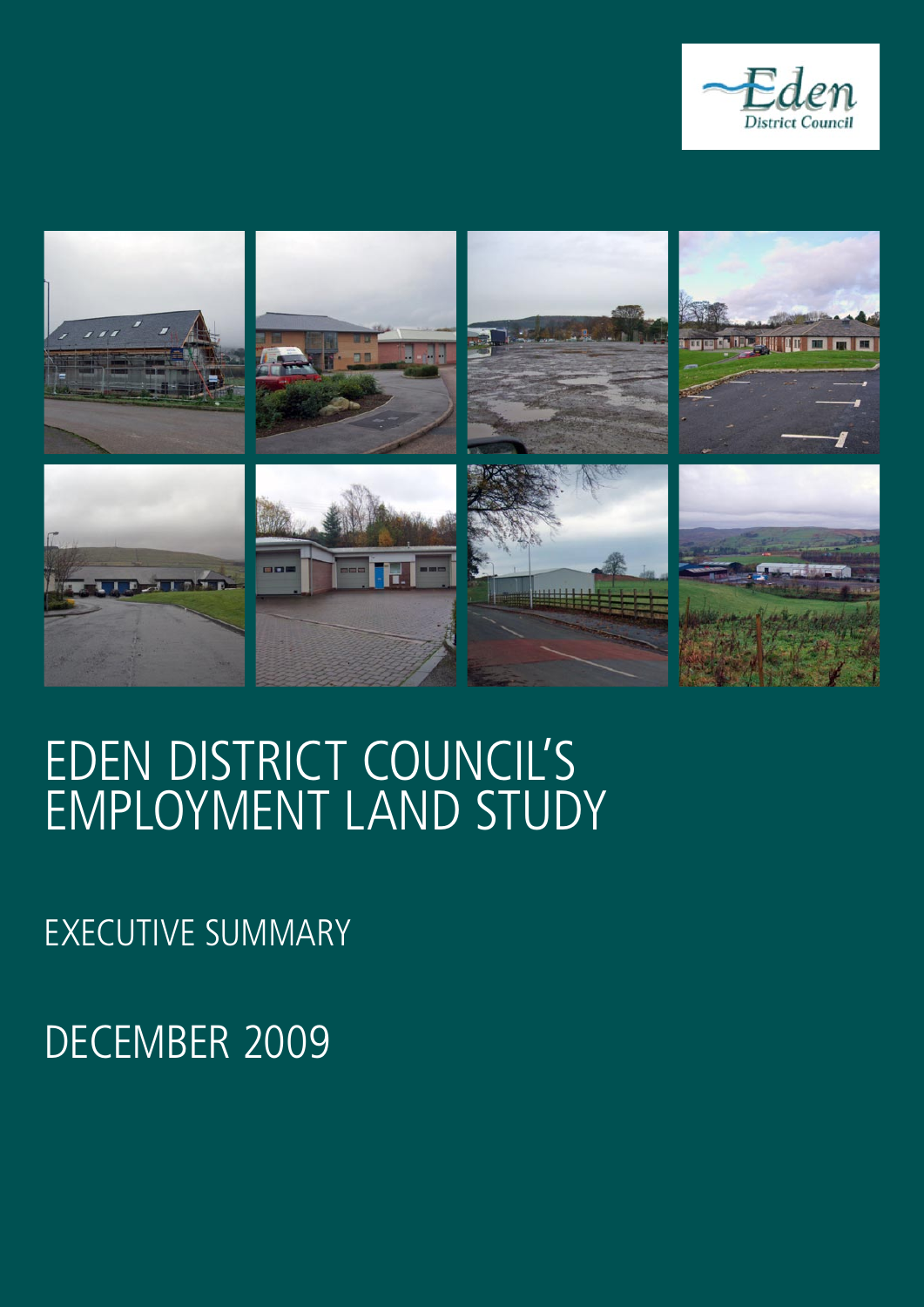# **Eden District Employment Land Study**

Executive Summary

December 2009

3 RB/070547 16525521/1

|                  | Date               | Signed | Reviewed by          |
|------------------|--------------------|--------|----------------------|
| Final<br>Version | 4 December<br>2009 |        | <b>Richard Brown</b> |

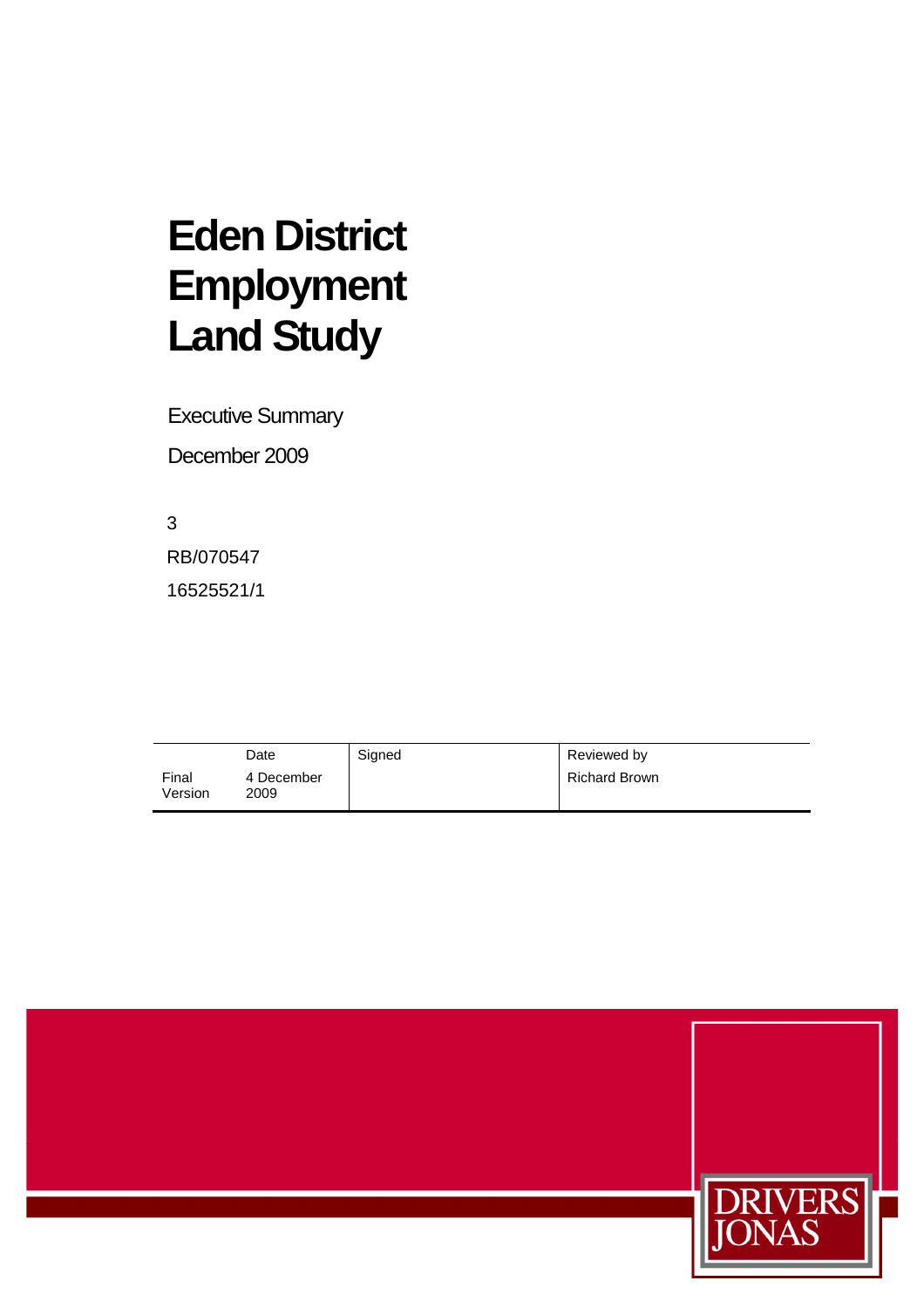

# **1. Introduction**

- 1.1 Drivers Jonas LLP was appointed by Eden District Council (the Council) in October 2009 to prepare an employment land study for the District. The Council requires a comprehensive study and report on employment land requirements for the District (excluding that area included within the National Park) covering the period up to 2021.
- 1.2 The overall purpose of the Study is to examine the current and future demand for employment land and premises and to undertake an assessment of the capacity of current supply / allocations to meet projected demand and forecast requirements. Specific consideration has also been given to the further extension to Eden Business Park in Penrith, which is proposed in the Council's emerging Core Strategy.
- out in the ODPM (now CLG) 'Employment Land Reviews Guidance Note' dated December 2004. In accordance with this, the Study has been carried out following the three-stage process set out in the Guidance Note. Further details on the approach taken to completing the Study are described at Chapter 2 of the main 1.3 The Council's Brief highlights that the Study should follow the recommendations set report.

# **2. Taking Stock of the Existing Position**

# **Policy Context**

- 2.1 Key national planning (and related economic) strategy objectives can be identified and summarised as follows:
	- <sup>n</sup> Maximise the use of Brownfield land and promote economy in use of land, including through the restoration of derelict and neglected land and buildings. Promote the modernisation and diversification of older manufacturing industry and their premises;
	- <sup>n</sup> Adopt a sequential approach to meeting development needs to reduce the need to travel, particularly for uses which generate travel demand. For offices, this includes directing development within or adjoining main city, town or district centres and near to public transport interchanges in urban areas;
	- <sup>n</sup> Plan for warehousing and distribution uses to avoid the unnecessary movement of goods by road, also taking into account of the need for proximity of labour supply, access by road, rail and ports / airports and for sites to be of a sufficient scale to allow for flexible development and expansion;
	- <sup>n</sup> Ability to accommodate mixed use development;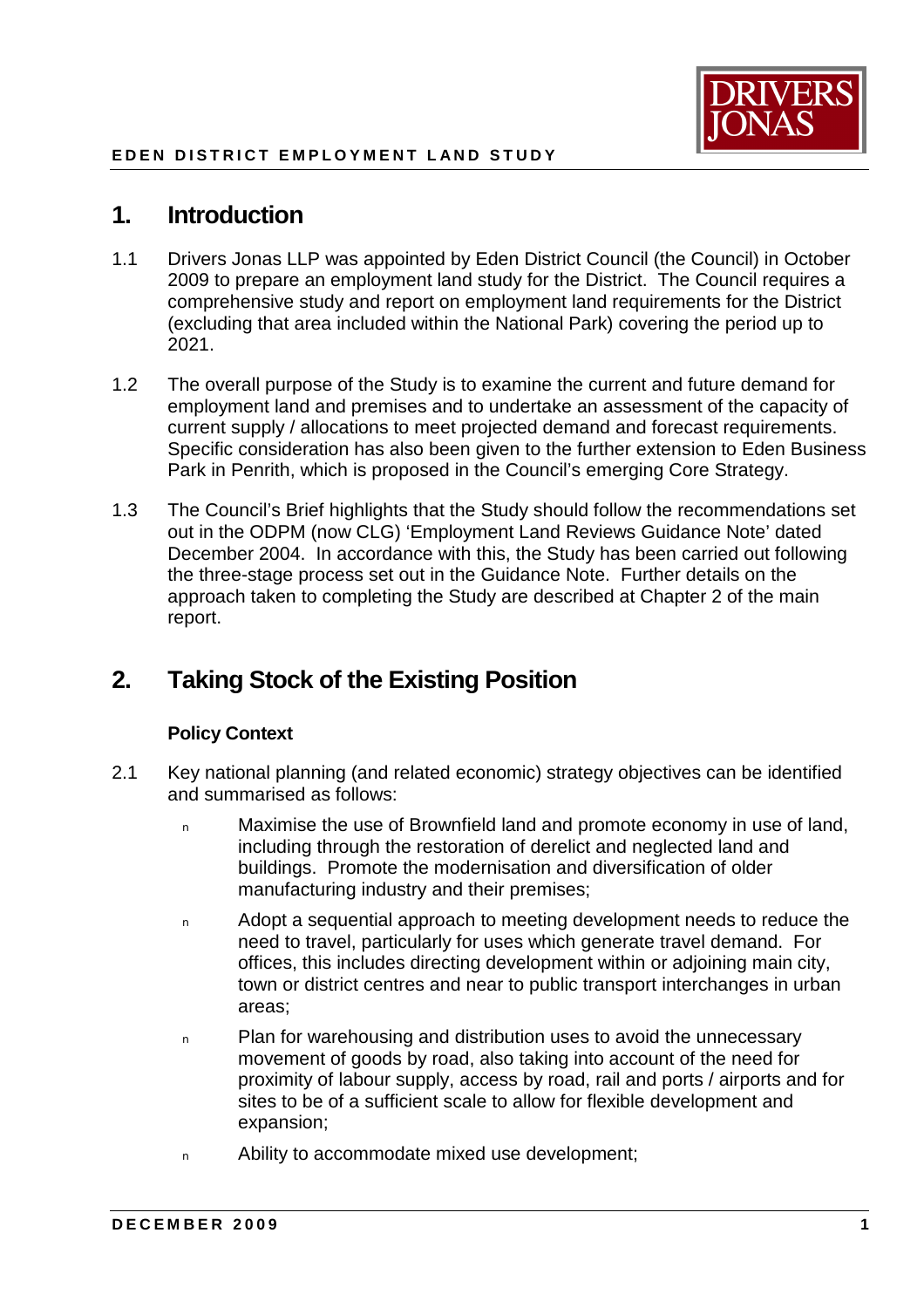

- <sup>n</sup> Within the North West Region (and its constituent sub regions), there is a need to maintain a hierarchy of sites capable of meeting a full range of needs, including the making of appropriate provision in Key Service Centres.
- 2.2 The following table summarises the main relevant spatial priorities and objectives at the sub-regional and local level, including those associated with the different settlements and locations within Eden District:

| Area                                                                                                 | <b>Summary of Priority</b>                                                                                                                                                                                            |
|------------------------------------------------------------------------------------------------------|-----------------------------------------------------------------------------------------------------------------------------------------------------------------------------------------------------------------------|
|                                                                                                      | To reduce the dependency for high level services/jobs on towns outside<br>$\bullet$<br>Cumbria                                                                                                                        |
|                                                                                                      | To increase the viability and complementary nature of towns and villages<br>throughout Cumbria                                                                                                                        |
| <b>Cumbria and Eden</b><br><b>District-wide</b>                                                      | To promote the diversification and strengthening of the rural economy<br>through the promotion of a range of varied employment opportunities in and<br>adjacent to rural settlements.                                 |
|                                                                                                      | Prioritisation of brownfield land<br>$\bullet$                                                                                                                                                                        |
|                                                                                                      | To develop and maintain high quality modern integrated transport networks                                                                                                                                             |
|                                                                                                      | Sustained development appropriate to that of a large town                                                                                                                                                             |
|                                                                                                      | Regenerating the town centre and encouraging redevelopment of important<br>brownfield sites                                                                                                                           |
| Penrith as a Key                                                                                     | Provision of strategic employment land                                                                                                                                                                                |
| <b>Service Centre</b>                                                                                | Provision of new housing                                                                                                                                                                                              |
|                                                                                                      | Upgrading links to the strategic road network                                                                                                                                                                         |
|                                                                                                      | Improving the public transport system                                                                                                                                                                                 |
|                                                                                                      | The location for any large scale individual schemes                                                                                                                                                                   |
| <b>Other Key Service</b><br><b>Centres of Alston,</b><br><b>Appleby and Kirkby</b><br><b>Stephen</b> | Moderate development appropriate to the scale of the town but including<br>new housing, provision of employment, improvements and accessibility                                                                       |
| <b>Local Service</b><br><b>Centres</b>                                                               | Small scale development within defined settlement limits to sustain local<br>services, support rural businesses and meet local needs, including housing,<br>provision of employment and improvements to accessibility |
| <b>Smaller Villages,</b><br><b>Hamlets, and Open</b><br>Countryside                                  | Development limited to meeting an identified essential need                                                                                                                                                           |

# **Table 2.1: Sub-Regional and Local Level Spatial Planning Priorities**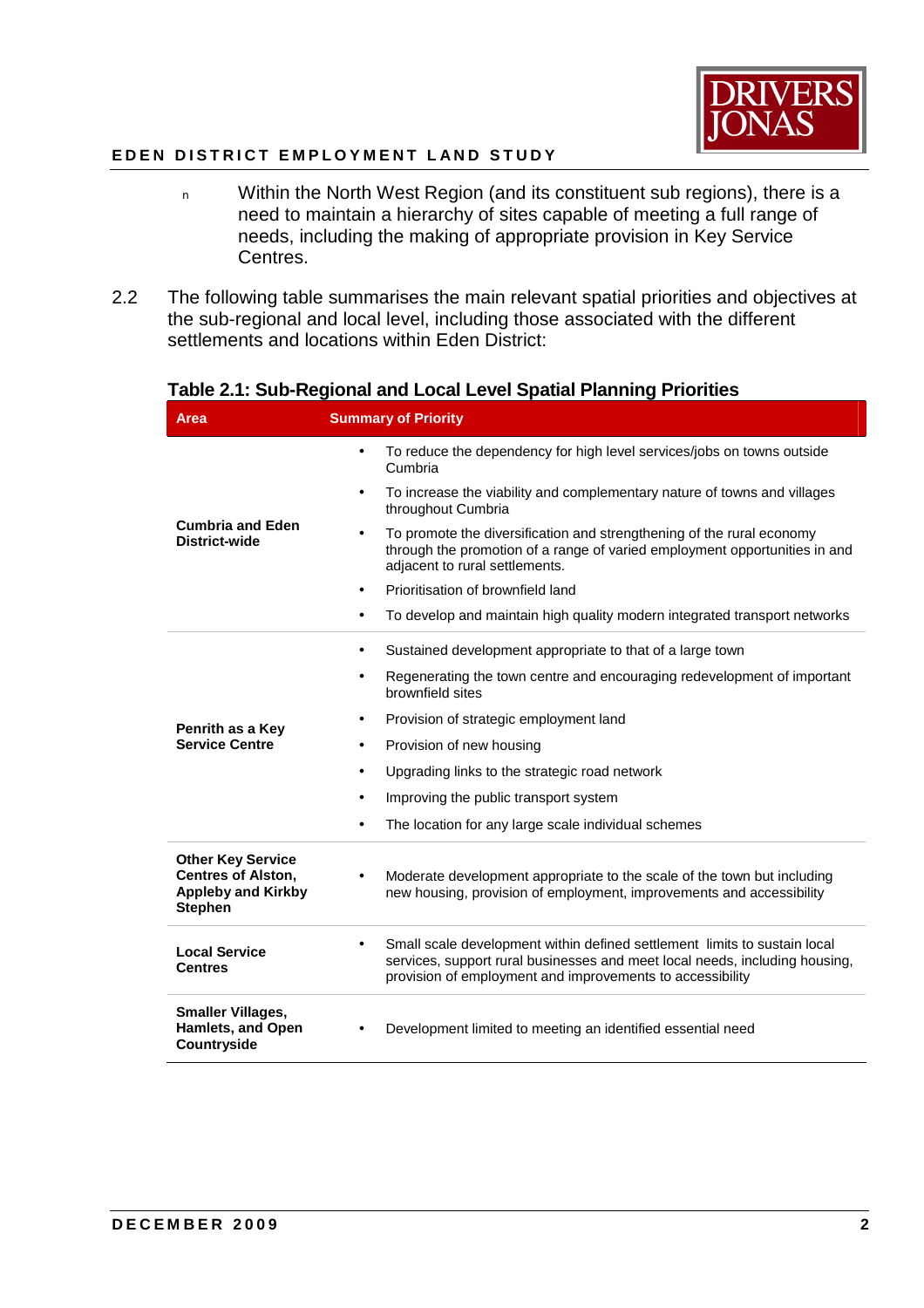

# **Overview of Socio-Economic Context**

- 2.3 At the Eden-District level, a number of socio-economic characteristics can be identified which will have a bearing on existing and future economic prospects and conditions:
	- n High GVA and economic activity and relatively low employment compared to neighbourly Districts and the North West Region as a whole;
	- <sup>n</sup> Relatively good educational performance but slightly under-average levels of pay compared to the UK average;
	- n Largest proportion of employees are within the distribution, hotels and restaurants industries. The area has a larger proportion of employees within the construction industry when compared to Cumbria and North West although it has one of the lower percentages within the manufacturing sector;
	- <sup>n</sup> The level of commuting is low compared to other local authorities across the North West; and
	- n Despite there being a number of positive economic factors as outlined above, constraints to economic performance and dynamism will stem from many factors including an ageing population, the decline of traditional heavy industries, the changing structure of agriculture and the rural economy and the remoteness of certain parts of the area.
- 2.4 At the sub-district level, a number of more localised characteristics can be identified, as shown in **Table 2.2**

# **Table 2.2: Socio-Economic Conditions by Key Service Centre**

|                | <b>Location</b> Summary of Conditions                                                                                                                                                                                                                                       |  |
|----------------|-----------------------------------------------------------------------------------------------------------------------------------------------------------------------------------------------------------------------------------------------------------------------------|--|
| <b>Penrith</b> | Population of 15,000, 60% of which are of working age (comparable to the average for<br>rural service centres in Cumbria)                                                                                                                                                   |  |
|                | Accommodates approximately 10,000 jobs                                                                                                                                                                                                                                      |  |
|                | Focus of current economic activity is in service sectors. Employment in the<br>$\bullet$<br>manufacturing sector is below the Cumbria average, whereas employment in transport<br>and public administration, health and education is higher than the average for the County |  |
|                | Significant net in-commuting of labour and appears to perform quite strongly as a service<br>centre                                                                                                                                                                         |  |
|                | Average household income is relatively high for the County, being the third most affluent<br>$\bullet$<br>service centre in Cumbria (behind Kirkby Lonsdale and Windermere)                                                                                                 |  |
|                | Reasonably good levels of housing affordability                                                                                                                                                                                                                             |  |
| Appleby        | Population of around 3,000, 54% of which are of working age, which is significantly lower<br>than the average for rural service centres in Cumbria                                                                                                                          |  |
|                | Wide spread of economic activity, but with higher than Cumbria average levels of<br>٠<br>employment in construction, public administration, health and education and, lower than<br>average levels in manufacturing and finance and business services                       |  |
|                | Significant out commuting (half of the working age population travels out of the area to                                                                                                                                                                                    |  |
|                |                                                                                                                                                                                                                                                                             |  |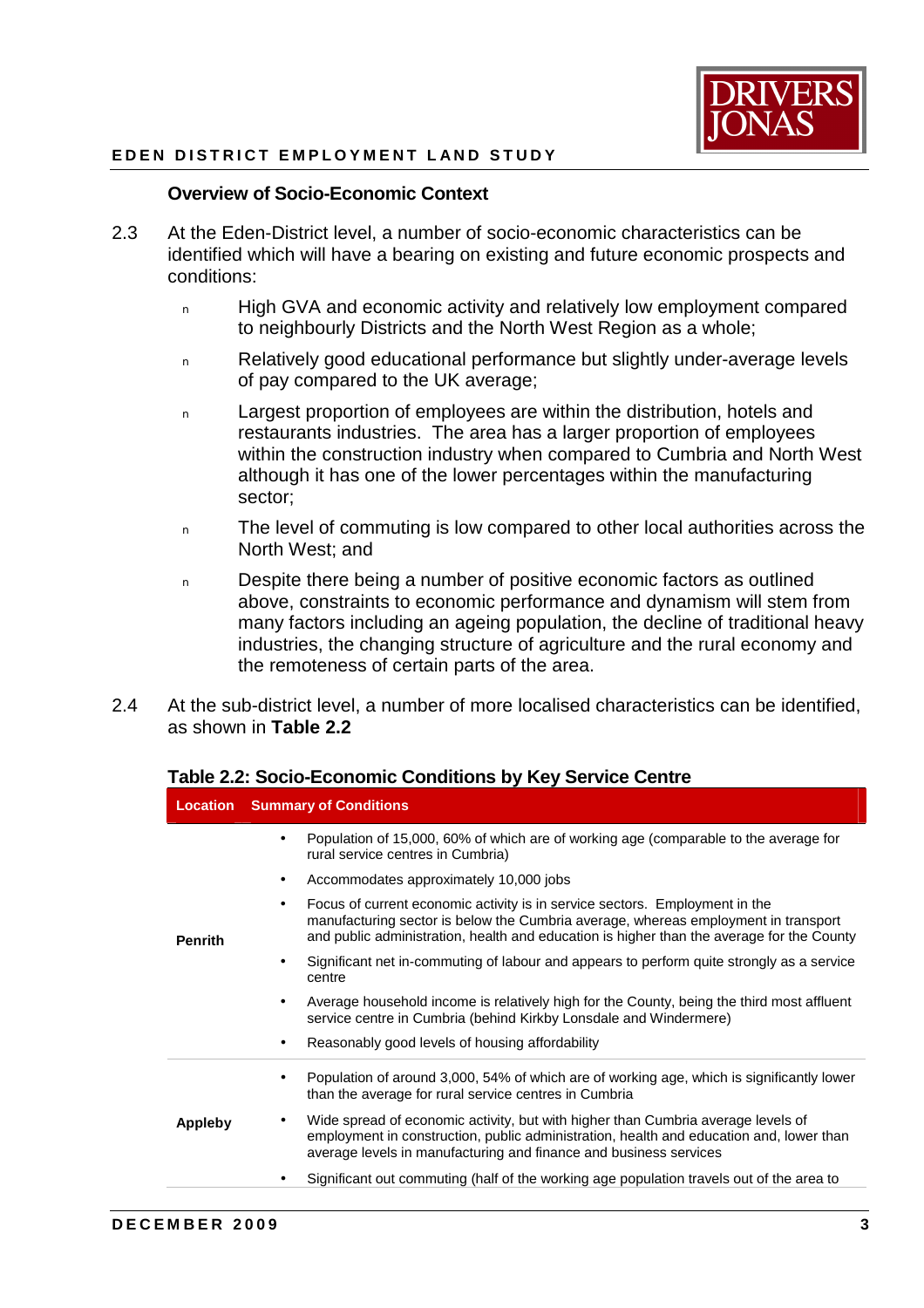

| <b>Location</b>          | <b>Summary of Conditions</b>                                                                                                                                                                                                                               |
|--------------------------|------------------------------------------------------------------------------------------------------------------------------------------------------------------------------------------------------------------------------------------------------------|
|                          | work)<br>Average household income is relatively low for the County. Allied with proximity to the                                                                                                                                                           |
|                          | National Park, housing affordability is less affordable than in Penrith (or Ulverston)                                                                                                                                                                     |
| Kirkby<br><b>Stephen</b> | Population of around 2,550, 56% of which are of working age, which is lower than the<br>average for rural service centres in Cumbria                                                                                                                       |
|                          | Wide spread of economic activity, but with higher than Cumbria average levels of<br>employment in public administration, health and education and public industry and, lower<br>than average levels in retail and hospitality                              |
|                          | Functions reasonably well as a self-contained employment centre but with some out-<br>commuting of labour to other centres                                                                                                                                 |
|                          | Average household income is relatively low for the County. Allied with proximity to the<br>National Park and limited housing stock, it is ranked as the 4 <sup>th</sup> least affordable rural<br>service centre in Cumbria outside of the National Park   |
| Alston                   | Population of around 2,100, 61% of which are of working age, which is slightly higher<br>than the average for rural service centres in Cumbria                                                                                                             |
|                          | Wide spread of economic activity, but with higher than Cumbria average levels of<br>employment in retail and hospitality, public administration, health and education and,<br>lower than average levels in manufacturing and finance and business services |
|                          | Significant out commuting (half of the working age population travels out of the area to<br>work)                                                                                                                                                          |
|                          | Average household income is relatively low for the County, demonstrating the economic<br>constraints imposed by its remote location                                                                                                                        |
|                          | Reasonably good levels of housing affordability                                                                                                                                                                                                            |

Source: 'Rural Growth Strategy Cumbria', NWDA (November 2009)

# **Employment Land Supply**

- 2.5 The study area currently accommodates 459,000 sq m of existing employment floorspace, over half of which is in the manufacturing sector. Offices make the smallest contribution in terms of floorspace within the study area, accounting for 56,000 sq m or 12% of total existing space.
- 2.6 A current total of 91 vacant premises have been identified in the Study area, providing for around 21,663 sq m of floorspace. Around 82% of vacant floorspace is available for industrial / warehousing uses, with only 18% for offices. The average size of office opportunities is less than 100sqm whereas the average size of available industrial / warehousing premises is around 350 sq m.
- 2.7 Approximately 42 hectares of land is identified as contributing to the Study areas existing employment land supply. In excess of ¾ of this total is found within the Penrith sub area. Around 26 hectares of total supply is attributable to Local Plan allocations without planning permission, again focussed largely (but not exclusively) in the Penrith sub area.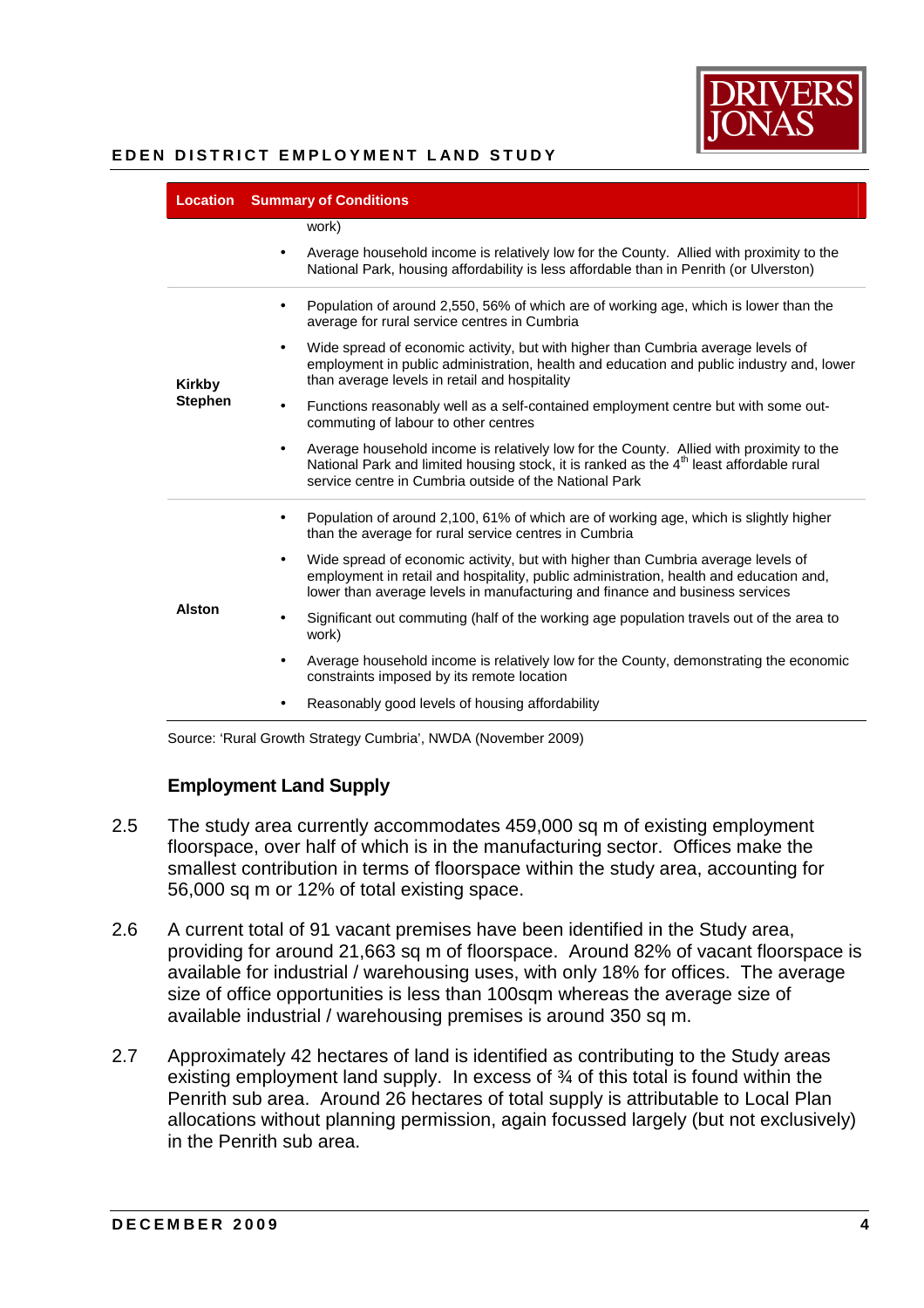

 2.8 The Study also considers the qualitative aspects of a number of employment sites and allocations across the Eden District, examining them in terms of their market attractiveness, sustainability and ability to deliver strategic planning and economic objectives. In overall terms, the largest proportion of the sites assessed were identified as being of good quality and worthy of retention for employment. A smaller number of sites were classified as being of moderate and poorer quality.

# **3. Future Employment Requirements**

 3.1 A number of approaches can be adopted to seeking to inform the level of future employment land likely to be required over the Plan period. In accordance with good practice, through this Study we have explored the level of future employment land requirements through both the adoption of economic forecasting and also demand-based approaches.

# **Market Demand**

- 3.2 The Study has assessed market demand using a number of approaches including discussions with local commercial agents, a Stakeholder Workshop, review of property particulars and the outputs of a survey of local businesses commissioned as part of the employment land study.
- 3.3 Penrith, as the established commercial centre of the district benefits from proximity to the M6 presenting an opportunity for future growth. Commercial agents active in the district have reported the relative success of Penrith, and the importance that ongoing future identification of employment opportunities around Penrith will play in delivering strategic growth across the range of employment sectors.
- 3.4 Outside of Penrith, demand in other Service Centres such as Alston, Appleby and Kirkby Stephen has historically been relatively low. This is due to a combination of geographical location, fragmented links to the strategic transport network and suppressed commercial values. Even in locations with good strategic transport links such as Tebay, demand for commercial floorspace in such semi-rural locations is relatively weak.
- 3.5 The cyclical nature of the property market indicates that demand will return within the plan period and increased economic activity will require appropriate employment opportunities to meet future requirements.

# **Economic Forecasting**

 3.6 The results of economic forecasting provides for a modest increase in the amount of land predicted to be occupied in employment use in Eden District over the plan period.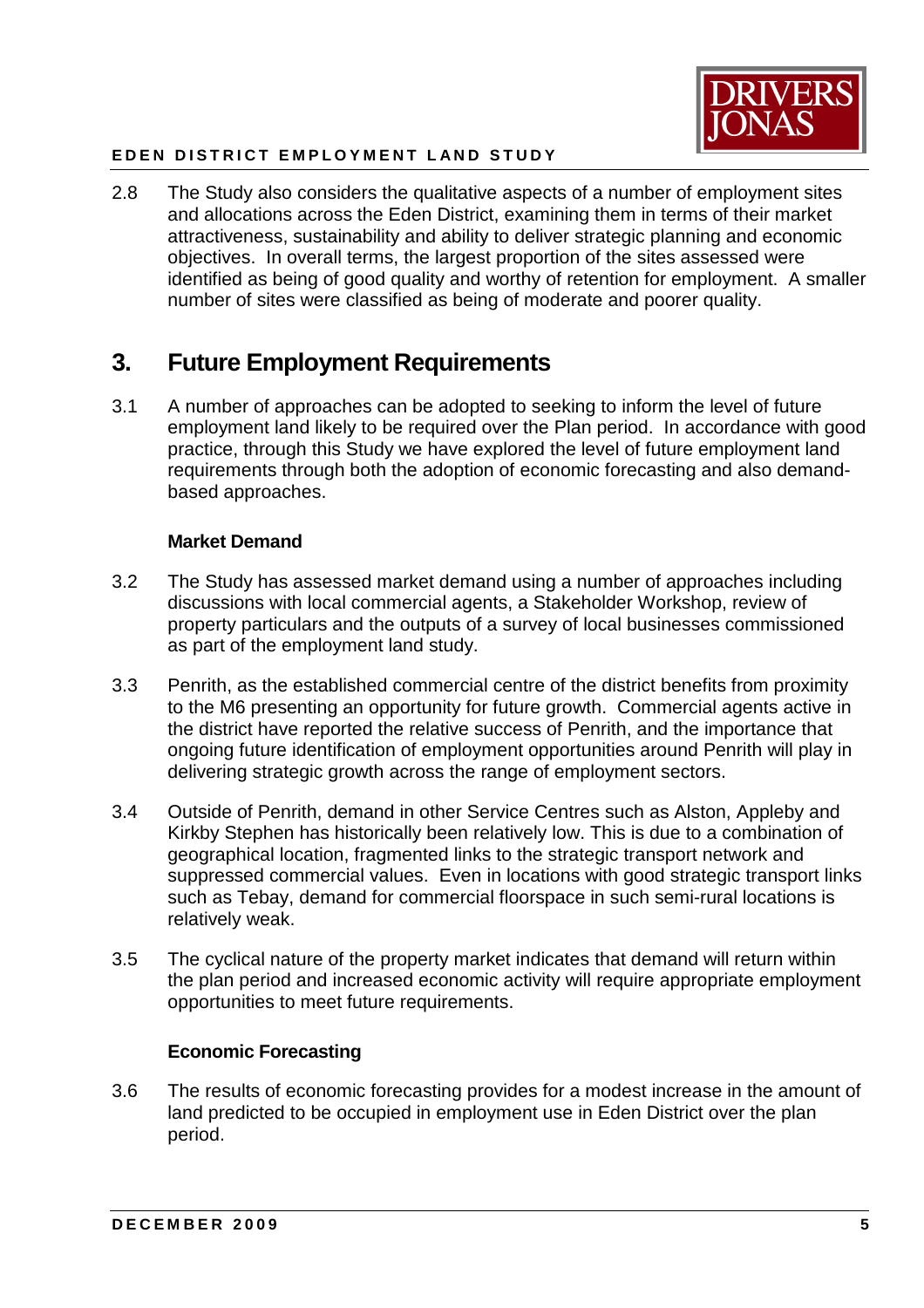

 3.7 It should be noted however that the forecasts represent the absolute minimum amount of land needed to accommodate a sectors' activities. This is because the figures do not allow for local market churn, the fact that existing floorspace will be lost to other non-B Class employment uses and, the associated need for there to be a selection of sites and premises to attract and offer sufficient opportunities for new business start ups, expansion, relocation and inward investment for a range of business sizes.

# **Analysis of Past Completion Rates**

 3.8 Through the Study an assessment of future requirements has also been undertaken based on the application of techniques which project forward past development rates (and applying various assumptions to take account of potential changes in market demand). The outputs of this exercise identify an employment land supply requirement over the period to 2021 of between 29 and 67 hectares.

# **4. Conclusions and Recommendations**

# **The Amount of Required Future Employment Land Supply**

 4.1 It would appear that the identification of a 50 hectare requirement for Eden District through the Core Strategy is skewed towards the higher end of requirements although this figure is not unreasonable and will, if appropriately translated into site allocations, provide for a robust employment land portfolio.

# **The Proposed Eden Business Park Extension (Phase II)**

- 4.2 It is clear that Penrith is the current main focus for employment growth and demand. The area offers a number of locational and other advantages over other settlements within the district and it is also evident that demand in other parts of the District is low. This picture is also reflected in our socio-economic analysis of the area and in the patterns of past take-up across the District.
- 4.3 As a matter of approach, the Study supports the overall direction of development adopted in the Core Strategy in terms of promoting strategic employment land and any large scale individual developments towards Penrith.
- 4.4 The identification of the Eden Business Park Phase II land through the Core Strategy is also supported as a potentially important component to meeting future quantitative and qualitative land supply requirements.
- 4.5 Delivery of the Phase II site will not be straight forward however due to the scale and associated costs of development infrastructure requirements. Necessary infrastructure would not be able to be funded by prospective developers of the Phase II employment land and the NWDA has indicated that public funding is presently unavailable.